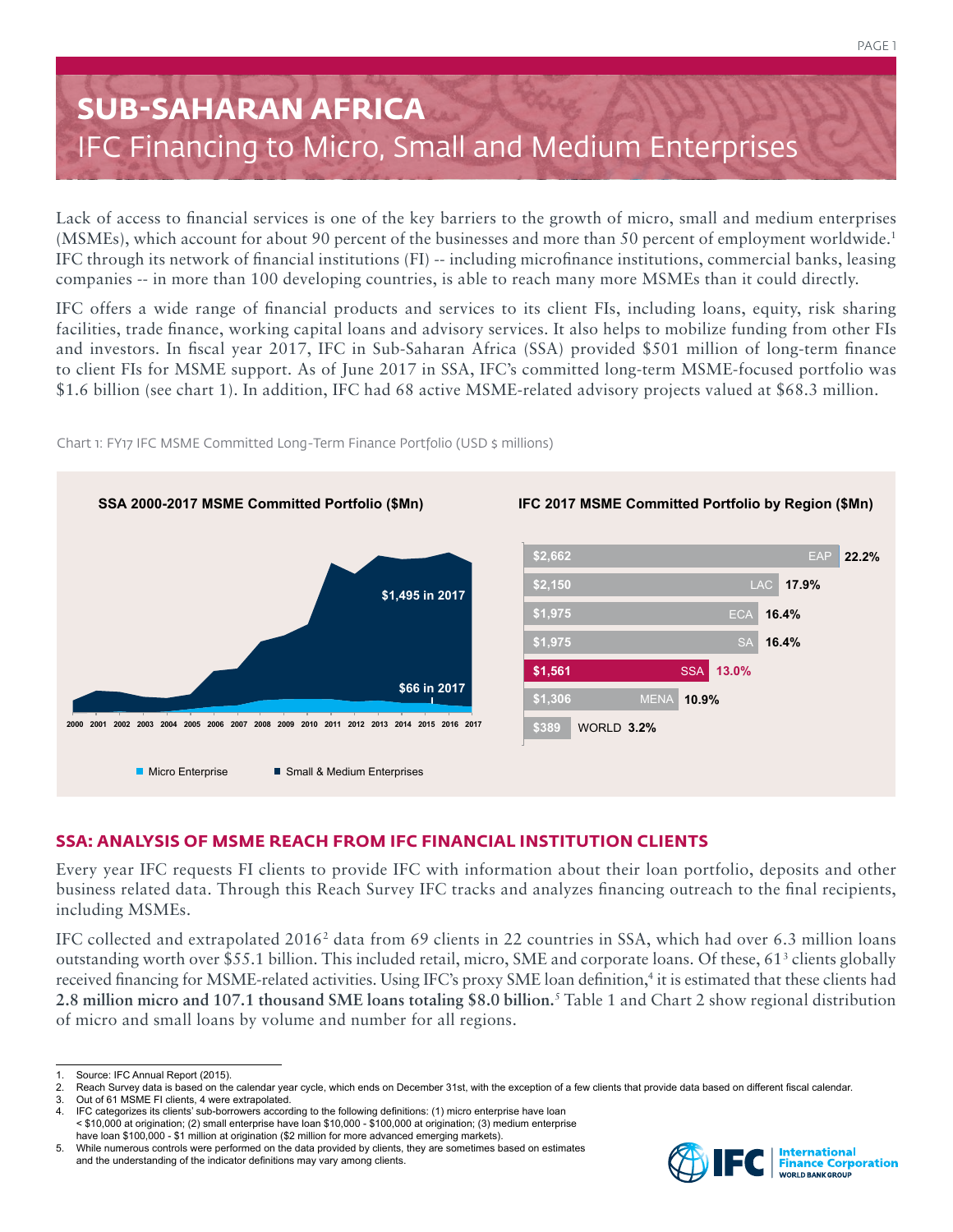

Table 1: IFC FI Clients' Micro and SME Outstanding Loan Portfolio by Region, 2016

| <b>Region</b>                   | <b>Micro Loans</b> |             | <b>SME Loans</b> |                    | <b>MSME Loans</b> |             |
|---------------------------------|--------------------|-------------|------------------|--------------------|-------------------|-------------|
|                                 | # Millions         | \$ Billions | # Millions       | <b>\$ Billions</b> | # Millions        | \$ Billions |
| East Asia and the Pacific       | 9.7                | 27.1        | 5.3              | 177.8              | 15.0              | 204.8       |
| Europe and Central Asia         | 3.2                | 6.3         | 1.0              | 50.5               | 4.2               | 56.8        |
| Latin America and the Caribbean | 11.8               | 10.5        | 1.2              | 84.3               | 13.0              | 94.8        |
| Middle East and North Africa    | 2.8                | 4.5         | 0.2              | 14.8               | 3.0               | 19.3        |
| South Asia                      | 23.3               | 10.9        | 0.6              | 17.2               | 23.9              | 28.0        |
| <b>Sub-Saharan Africa</b>       | 2.8                | 1.4         | 0.1              | 6.6                | 2.9               | 8.0         |
| <b>Total Loans</b>              | 53.7               | 60.7        | 8.3              | 351.1              | 62.0              | 411.8       |

Chart 2: IFC FI Clients' Micro and SME Outstanding Loan Portfolio Distribution (%), 2016



### **SSA: IFC CLIENTS' MSME LOAN PORTFOLIO BY TYPE OF IFC ENGAGEMENT**

IFC places its MSME clients in two categories: FIs supported by IFC in the area of microfinance – clients with microfinance-focused engagements; and FIs supported by IFC in the area of SME financing – clients with SMEfocused engagements. In 2016, IFC collected or extrapolated data from 23 microfinance and 34 SME-focused engagements in SSA. SME-focused clients funded about 12.9 percent of the total number of micro loans representing 30.3 percent of the total funding for the microenterprises. The microfinance focused clients also crossed over to SME with 23.5 percent of the number of SME loans and 7.7 percent of the total volume. In addition, 43.5 percent of clients with microfinance-focused engagement and 32.4 percent of clients with SME-focused engagement received advisory services.



PAGE 2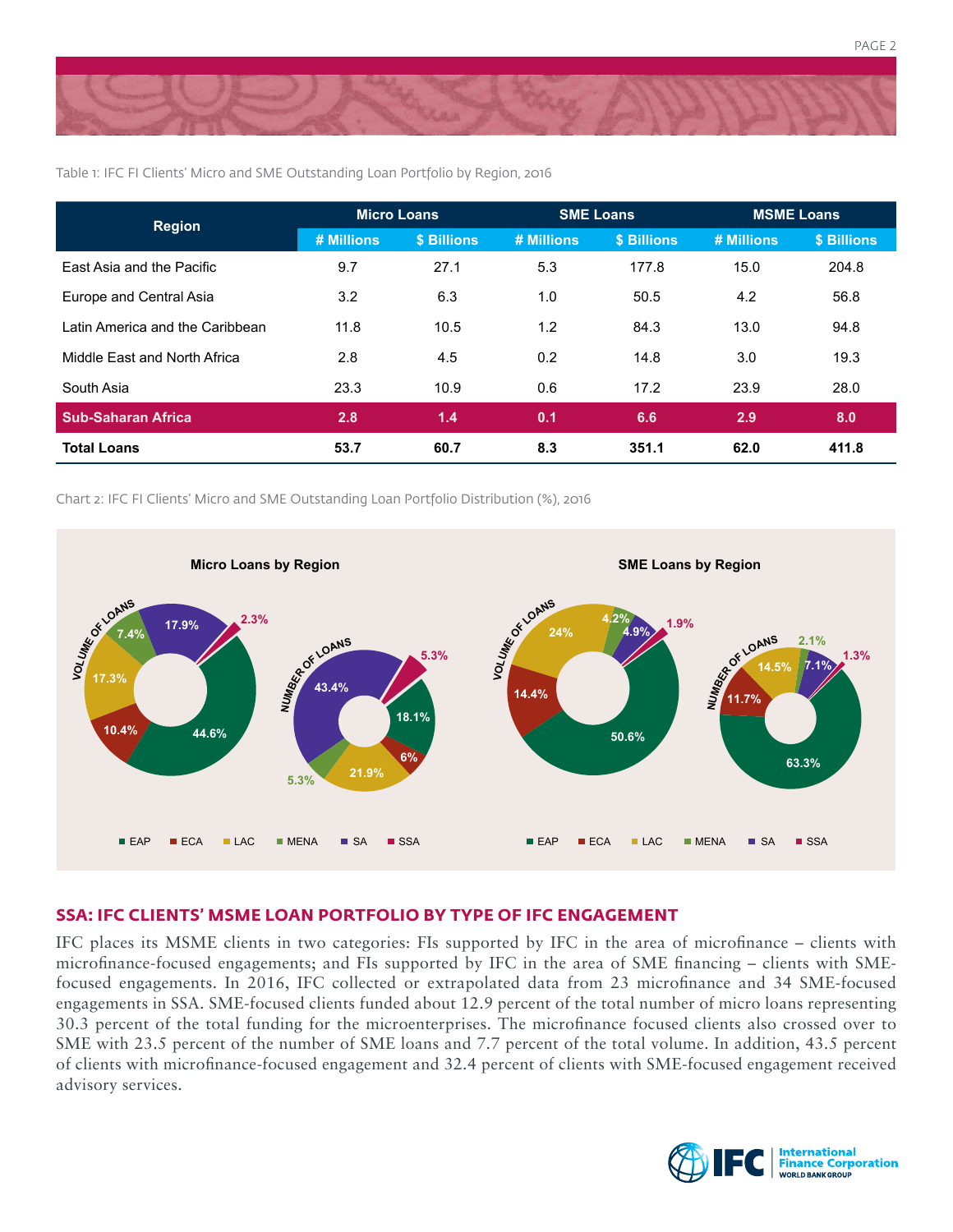

Table 2: Microfinance-Focused Engagements in SSA<sup>6</sup>

Table 3: SME-Focused Engagements in SSA7

PAGE 3

|                  | <b>Outstanding</b><br><b>Loan Portfolio</b> |             | Average<br><b>Loan Size</b> | <b>NPLS</b> |            | <b>Outstanding</b><br><b>Loan Portfolio</b> |     | Average<br><b>Loan Size</b> | <b>NPLS</b> |
|------------------|---------------------------------------------|-------------|-----------------------------|-------------|------------|---------------------------------------------|-----|-----------------------------|-------------|
| <b>Loan Type</b> | # Millions                                  | \$ Billions |                             | %           |            | Loan Type # Millions \$ Billions            |     |                             | '%'         |
| Micro            | 2.5                                         | 1.0         | 396                         | 1.7%        | Micro      | 0.4                                         | 0.4 | 1.161                       | 11.9%       |
| <b>SME</b>       | 0.0                                         | 0.5         | 20.283                      | 4.6%        | <b>SME</b> | 0.1                                         | 6.1 | 73.123                      | 10.5%       |
| <b>Total</b>     | 2.5                                         | 1.5         | 592                         | 2.7%        | Total      | 0.4                                         | 6.5 | 13.935                      | 10.6%       |

Notably, the portfolios of micro and SME-focused engagements were different in terms of loan performance. The clients receiving microfinance focused financing and services reported very low non-performing loan (NPL) levels – about 2.7 percent. The NPL level was at 10-12 percent among clients with SME-focused engagements (see Tables 2 and 3).

### **SSA: IFC CLIENTS' LOANS TO WOMEN AND WOMEN-OWNED MSMES**

Gender equality is a fundamental condition for a prosperous and sustainable world; however, in many countries women have lower access to education, employment, business opportunities and financial services, as well as unequal social status and rights. The annual estimated credit gap for women-owned SMEs is about \$260-320 billion.<sup>8</sup>

To address this challenge, IFC launched Banking on Women Program that promotes financing for women-owned SMEs. In addition, recently IFC requested clients to report on their loan portfolios to women-owned enterprises. In 2016, 35 IFC FI clients provided data for micro loans to women while 33 FI clients provided SME loans to women data. These clients provided about 75.1 percent of micro loans by number to women, and 17.5 percent of total SME loans by number to women-owned firms<sup>9</sup> (see Table 4).

Table 4: SSA: IFC FI Clients' Loans to Women and Women-owned MSMEs

|            | Number of<br><b>Loans to Women</b> | <b>Total Volume of</b><br><b>Loans to Women</b> | Number of<br><b>Loans to Women</b> | <b>Total Volume of</b><br><b>Loans to Women</b> | <b>NPLS</b>   |
|------------|------------------------------------|-------------------------------------------------|------------------------------------|-------------------------------------------------|---------------|
| Loan Type  | # 000                              | \$ Millions                                     | % Of total                         | % Of total                                      | $\mathcal{C}$ |
| Micro      | 1.064.9                            | 434.90                                          | 75.1%                              | 51.3%                                           | 1.9%          |
| <b>SME</b> | 10.5                               | 331.19                                          | 17.5%                              | $9.9\%$                                         | 7.2%          |

### **SSA: MSME LOAN PORTFOLIO GROWTH AND DYNAMICS**

The volume of micro and SME loans by IFC's portfolio of MSME client FIs has grown consistently over time. Three main factors influence MSME loan portfolio growth: 1) changes in the MSME portfolio among existing IFC clients, 2) entries of new clients, and 3) exits of existing clients, when, for example, IFC clients fully repay their loans. The dynamics of these factors determines the MSME reach growth trends from year to year. Thus, in the post-financial crisis period (2011-2016), the MSME loan portfolio increased 59.8 percent by number, and 11.3 percent by volume on a compounded basis.

During 2015-2016, the number of MSME loans decreased by 7.5 percent, however the volume of loans increased by 5.0 percent. In 2016, new clients contributed with 27.3 thousand MSME loans totaling \$0.9 billion. Also, 45 MSME-focused clients reported data in 2014, 2015, and 2016. During this period, the number of MSME loans they provided grew by 4.9 percent on a compounded basis.



<sup>6,7.</sup> Average Loan Size and NPLs do not include extrapolated data.<br>8. IEC Enterprise Gan Database (2011) http://smefinanceforum.org

IFC Enterprise Gap Database (2011). http://smefinanceforum.org/data-sites/ifc-enterprise-finance-gap

<sup>9.</sup> IFC defines women-owned SME as a firm with (a) > 51 percent ownership/stake by a woman/women; or (b) > 20 percent owned by a woman/women AND 1 woman as CEO/COO (President/Vice-President) as well as 30 percent of the board of directors being women where a board exists; and which received loans from \$10,000 to \$1 or 2 million at origination.